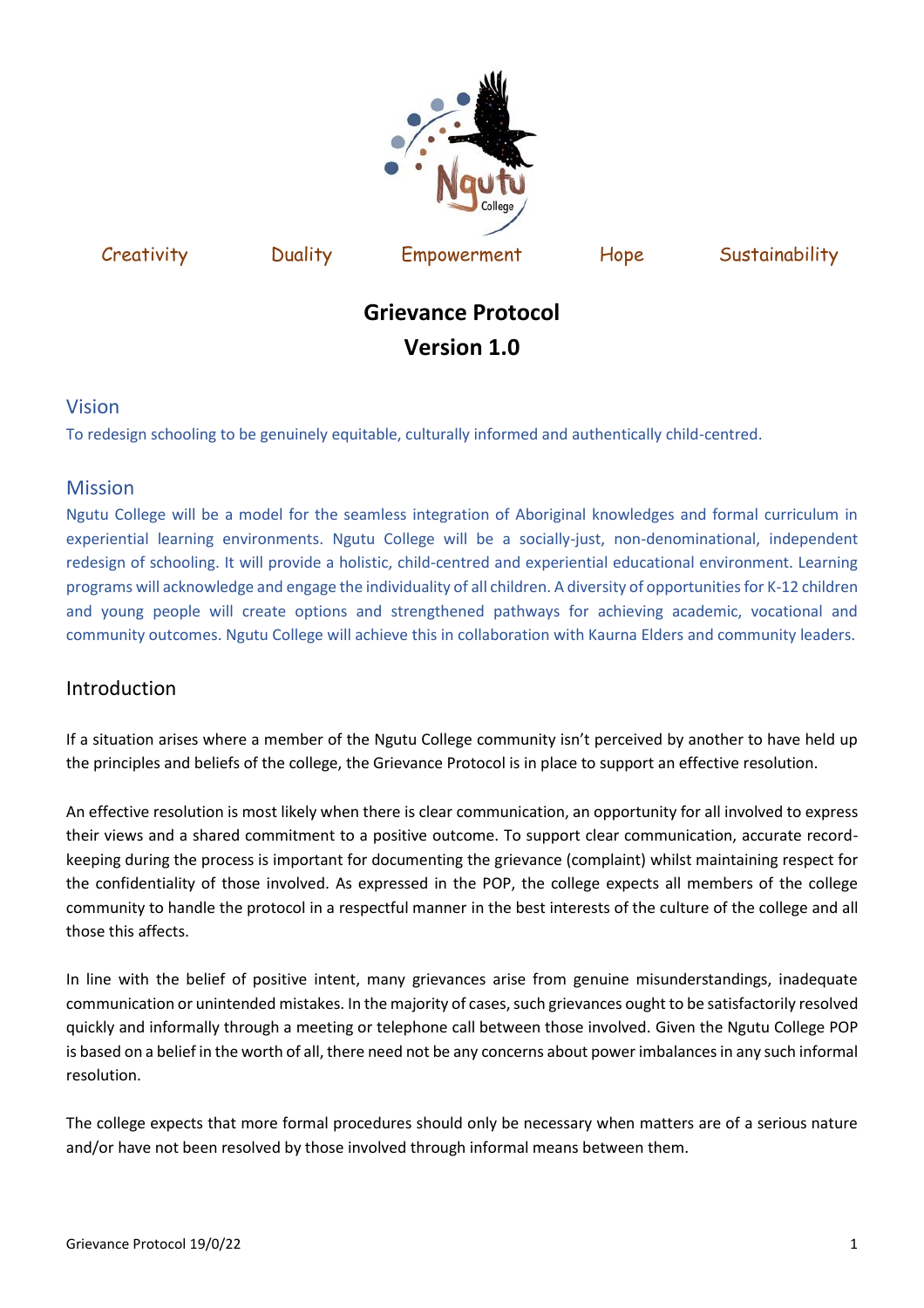# Lodging a Grievance (Complaint) – Principles

The following principles will apply to the lodging of a formal grievance in addition to the principles and beliefs of the POP:

- The safety and wellbeing of all members of the college community is of the highest priority.
- Any member of the college community who is aggrieved is entitled to being heard, being taken seriously and having this addressed in a mutually effective way.
- Grievances should be lodged with positive intent, without malicious or vexatious intent.
- Different perspectives will be acknowledged and valued, and all involved should be protected from victimisation.
- Each grievance is to be dealt with on its own particular circumstances and any resolutions reached or determinations made will not necessarily constitute a future precedent.
- All involved should participate towards effective, realistic and fair resolutions.
- All involved have a right to seek external advice and support.

# Procedure

^ Please note that neither the Minister for Education nor the Department for Education has any power to directly intervene in any grievances/complaints relating to the operations of an independent college.

Except in a situation where a child or young person may seek the support of a non-executive member of staff to support the resolution of a grievance, a member/s of the executive leadership team should be involved in hearing a grievance and the follow up investigations.

An aggrieved member of the community will be given an opportunity to share their grievance with an agreed level of confidentiality\*. There will be an explanation of the principles of this protocol and the broader encompassing POP, as guiding the processes. There will be an opportunity to clarify what the aggrieved would like to achieve as a resolution. The meeting discussing the grievance will have a written record kept and this record may need to be approved as accurate by all those involved in it.

As soon as practicable after a grievance has been heard, the college representative (in most cases, a member of the executive leadership) will actively investigate the grievance, without prejudice and providing the opportunity for relevant persons involved to put forward their perspectives of a situation.

Ultimately, the intention is to reach a mutually agreeable resolution to any grievance, one that will value and maintain the wellbeing and dignity of all involved such that relationships will not only be repaired but strengthened through the process.

If the grievance cannot be resolved in a mutually agreeable way, a determination will be made by the relevant executive leadership member of the college, based on thorough investigation as to whether or not to uphold the grievance or not. All involved will be notified formally of a determination and follow-up actions will be implemented as the college deems necessary in the situation.

If the aggrieved person who had lodged the formal grievance is not satisfied with the resolution, they may escalate the grievance to the Head of College who will investigate and seek to resolve the grievance.